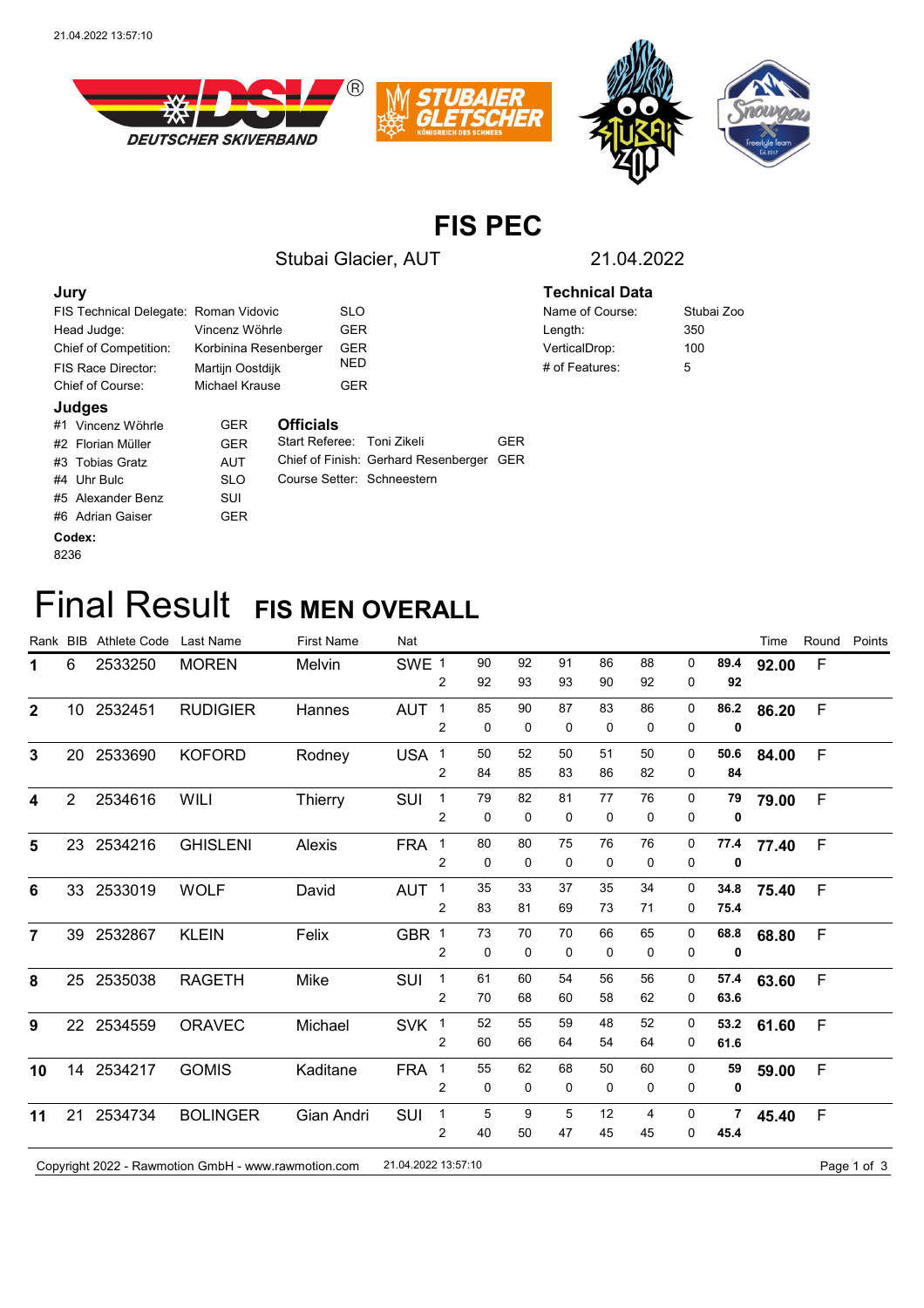|                |         | Rank BIB Athlete Code Last Name                                                                                                                                                                                                                                                                   | <b>First Name</b> | Nat                                                                           |                |                                                                                                                                                                                                                                                                                                                                     |          |            |                |          |                              |                     | Time                                                  |             | Round Points                                                                                                                                                                                                                                                                                                                                                                     |
|----------------|---------|---------------------------------------------------------------------------------------------------------------------------------------------------------------------------------------------------------------------------------------------------------------------------------------------------|-------------------|-------------------------------------------------------------------------------|----------------|-------------------------------------------------------------------------------------------------------------------------------------------------------------------------------------------------------------------------------------------------------------------------------------------------------------------------------------|----------|------------|----------------|----------|------------------------------|---------------------|-------------------------------------------------------|-------------|----------------------------------------------------------------------------------------------------------------------------------------------------------------------------------------------------------------------------------------------------------------------------------------------------------------------------------------------------------------------------------|
|                |         |                                                                                                                                                                                                                                                                                                   |                   |                                                                               | 2              | 55<br>0                                                                                                                                                                                                                                                                                                                             | 47<br>0  | 44<br>0    | 39<br>0        | 38<br>0  | 0<br>0                       | 44.6<br>0           | 44.60                                                 | F           |                                                                                                                                                                                                                                                                                                                                                                                  |
| 3 <sup>1</sup> | 2532250 | SAETEROEY                                                                                                                                                                                                                                                                                         | Eirik             |                                                                               | $\overline{2}$ | 7<br>45                                                                                                                                                                                                                                                                                                                             | 5<br>42  | 7<br>45    | 9<br>50        | 8<br>38  | 0<br>0                       | 7.2<br>44           |                                                       | $\mathsf F$ |                                                                                                                                                                                                                                                                                                                                                                                  |
|                |         | <b>VAUDAUX</b>                                                                                                                                                                                                                                                                                    | Adrien            |                                                                               | $\overline{2}$ | 39<br>0                                                                                                                                                                                                                                                                                                                             | 39<br>0  | 38<br>0    | 37<br>0        | 40<br>0  | 0<br>0                       | 38.6<br>$\mathbf 0$ |                                                       | F           |                                                                                                                                                                                                                                                                                                                                                                                  |
|                |         | <b>POUCH</b>                                                                                                                                                                                                                                                                                      | James             |                                                                               | 2              | 43<br>0                                                                                                                                                                                                                                                                                                                             | 32<br>0  | 33<br>0    | 35<br>0        | 39<br>0  | 0<br>0                       | 36.4<br>0           |                                                       | $\mathsf F$ |                                                                                                                                                                                                                                                                                                                                                                                  |
|                |         | <b>ZEHENTNER</b>                                                                                                                                                                                                                                                                                  | David             |                                                                               | 2              | 20<br>30                                                                                                                                                                                                                                                                                                                            | 20<br>31 | 24<br>42   | 15<br>35       | 22<br>34 | 0<br>0                       | 20.2<br>34.4        |                                                       | $\mathsf F$ |                                                                                                                                                                                                                                                                                                                                                                                  |
|                |         | <b>SCHALLERT</b>                                                                                                                                                                                                                                                                                  | Noah              |                                                                               | $\overline{2}$ | 68<br>68                                                                                                                                                                                                                                                                                                                            | 68<br>68 | 67<br>68   | 0<br>0         | 0<br>0   | 0<br>0                       | 67.67<br>68         |                                                       |             |                                                                                                                                                                                                                                                                                                                                                                                  |
|                |         | <b>VIEUXTEMPS</b>                                                                                                                                                                                                                                                                                 | Paul              |                                                                               | $\overline{2}$ | 29<br>67                                                                                                                                                                                                                                                                                                                            | 26<br>67 | 27<br>67   | 0<br>0         | 0<br>0   | 0<br>0                       | 27.33<br>67         |                                                       |             |                                                                                                                                                                                                                                                                                                                                                                                  |
|                |         | <b>THEBAUD</b>                                                                                                                                                                                                                                                                                    | Nathan            |                                                                               | $\overline{2}$ | 66<br>35                                                                                                                                                                                                                                                                                                                            | 65<br>36 | 67<br>35   | 0<br>0         | 0<br>0   | 0<br>0                       | 66                  |                                                       |             |                                                                                                                                                                                                                                                                                                                                                                                  |
| $\overline{4}$ | 2532480 | <b>RAICH</b>                                                                                                                                                                                                                                                                                      | Peter             |                                                                               |                | 13                                                                                                                                                                                                                                                                                                                                  | 13       | 12         | 0              | 0        | 0                            | 12.67               |                                                       |             |                                                                                                                                                                                                                                                                                                                                                                                  |
| 1              | 2533016 | <b>MOREL</b>                                                                                                                                                                                                                                                                                      | Valentin          |                                                                               |                | 36                                                                                                                                                                                                                                                                                                                                  | 35       | 35         | 0              | 0        | 0<br>0                       | 35.33               |                                                       |             |                                                                                                                                                                                                                                                                                                                                                                                  |
|                |         | <b>SIVIGNON</b>                                                                                                                                                                                                                                                                                   | Timothe           |                                                                               | 2              | $-1$<br>62                                                                                                                                                                                                                                                                                                                          | -1<br>60 | $-1$<br>57 | 0<br>0         | 0<br>0   | 0<br>0                       | 0                   |                                                       |             |                                                                                                                                                                                                                                                                                                                                                                                  |
|                |         | <b>LEITNER</b>                                                                                                                                                                                                                                                                                    | Simon             | <b>ITA</b>                                                                    | 2              | 54<br>28                                                                                                                                                                                                                                                                                                                            | 53<br>26 | 53<br>25   | 0<br>0         | 0<br>0   | 0<br>0                       | 53.33               |                                                       |             |                                                                                                                                                                                                                                                                                                                                                                                  |
|                |         | <b>PEILLEX</b>                                                                                                                                                                                                                                                                                    | Sven              |                                                                               | 2              | 52<br>0                                                                                                                                                                                                                                                                                                                             | 52<br>0  | 54<br>0    | 0<br>0         | 0<br>0   | 0<br>0                       | 52.67<br>0          |                                                       |             |                                                                                                                                                                                                                                                                                                                                                                                  |
|                |         | <b>HOREJSI</b>                                                                                                                                                                                                                                                                                    | Frantisek         |                                                                               | 2              | 46<br>52                                                                                                                                                                                                                                                                                                                            | 44<br>52 | 45<br>52   | 0<br>0         | 0<br>0   | 0<br>0                       | 45<br>52            |                                                       |             |                                                                                                                                                                                                                                                                                                                                                                                  |
|                |         | <b>CHERLIAS</b>                                                                                                                                                                                                                                                                                   | Samuel            |                                                                               | $\overline{2}$ | 50<br>51                                                                                                                                                                                                                                                                                                                            | 48<br>50 | 52<br>53   | 0<br>0         | 0<br>0   | 0<br>0                       | 50<br>51.33         |                                                       |             |                                                                                                                                                                                                                                                                                                                                                                                  |
|                |         |                                                                                                                                                                                                                                                                                                   |                   |                                                                               | $\overline{c}$ | 52<br>46                                                                                                                                                                                                                                                                                                                            | 50<br>40 | 50<br>41   | 0<br>0         | 0<br>0   | 0<br>0                       |                     |                                                       |             |                                                                                                                                                                                                                                                                                                                                                                                  |
|                |         | THOMAS                                                                                                                                                                                                                                                                                            | Richard           |                                                                               | $\overline{2}$ | 40<br>49                                                                                                                                                                                                                                                                                                                            | 42<br>49 | 40<br>50   | 0<br>0         | 0<br>0   | 0<br>0                       | 40.67<br>49.33      |                                                       |             |                                                                                                                                                                                                                                                                                                                                                                                  |
|                |         | <b>HEISS</b>                                                                                                                                                                                                                                                                                      | Stefan            |                                                                               | $\overline{2}$ | 48<br>49                                                                                                                                                                                                                                                                                                                            | 47<br>49 | 45<br>49   | 0<br>0         | 0<br>0   | 0<br>0                       | 46.67<br>49         |                                                       |             |                                                                                                                                                                                                                                                                                                                                                                                  |
|                |         | <b>RESCH</b>                                                                                                                                                                                                                                                                                      | Louis             |                                                                               | 2              | 11<br>49                                                                                                                                                                                                                                                                                                                            | 9<br>48  | 10<br>48   | 0<br>0         | 0<br>0   | 0<br>0                       | 10<br>48.33         |                                                       |             |                                                                                                                                                                                                                                                                                                                                                                                  |
|                |         | <b>FORER</b>                                                                                                                                                                                                                                                                                      | Julius            |                                                                               | $\overline{c}$ | 48<br>0                                                                                                                                                                                                                                                                                                                             | 46<br>0  | 48<br>0    | 0<br>0         | 0<br>0   | 0<br>0                       | 47.33<br>0          |                                                       |             |                                                                                                                                                                                                                                                                                                                                                                                  |
|                |         |                                                                                                                                                                                                                                                                                                   |                   |                                                                               | $\overline{2}$ | 44<br>0                                                                                                                                                                                                                                                                                                                             | 43<br>0  | 44<br>0    | $\pmb{0}$<br>0 | 0<br>0   | 0<br>0                       | 43.67<br>0          |                                                       |             |                                                                                                                                                                                                                                                                                                                                                                                  |
|                |         | <b>KLEIN</b>                                                                                                                                                                                                                                                                                      | Jasper            |                                                                               | $\overline{c}$ | 29<br>43                                                                                                                                                                                                                                                                                                                            | 29<br>40 | 29<br>43   | 0<br>0         | 0<br>0   | 0<br>0                       | 29<br>42            |                                                       |             |                                                                                                                                                                                                                                                                                                                                                                                  |
|                |         | <b>SOCQUET</b>                                                                                                                                                                                                                                                                                    | Mateo             |                                                                               | $\overline{2}$ | 38<br>42                                                                                                                                                                                                                                                                                                                            | 37<br>42 | 37<br>42   | 0<br>0         | 0<br>0   | 0<br>0                       | 37.33<br>42         |                                                       |             |                                                                                                                                                                                                                                                                                                                                                                                  |
|                |         | <b>KLEIN</b>                                                                                                                                                                                                                                                                                      | Moritz            |                                                                               | $\overline{2}$ | 39<br>41                                                                                                                                                                                                                                                                                                                            | 36<br>42 | 40<br>41   | 0<br>0         | 0<br>0   | $\mathbf{0}$<br>$\mathbf{0}$ | 38.33<br>41.33      |                                                       |             |                                                                                                                                                                                                                                                                                                                                                                                  |
|                |         | 49 2532663<br>12 2533023<br>19 2533839<br>11 2533501<br>37 2533328<br>42 2533245<br>27 2532796<br>7 2534218<br>47 2534280<br>40 2537629<br>44 2537548<br>45 2535220<br>28 2535409<br>13 2533334<br>50 2537479<br>32 2537460<br>16 2533329<br>18 2533104<br>46 2534308<br>48 2537330<br>56 2537032 |                   | <b>BACKHAUSEN Vito</b><br><b>MORENO COLL Andreu</b><br><b>BRANJONNEAUOwen</b> |                | GER 1<br>NOR 1<br>SUI <sub>1</sub><br>GBR 1<br>GER 1<br>AUT <sub>1</sub><br>THA 1<br>FRA 1<br>USA 1<br>$\overline{2}$<br>SUI <sub>1</sub><br>2<br>FRA 1<br>$\overline{1}$<br>FRA 1<br>$CZE$ 1<br>AUT <sub>1</sub><br>ESP 1<br>USA 1<br>AUT <sub>1</sub><br>AUT <sub>1</sub><br>AUT <sub>1</sub><br>FRA 1<br>GBR 1<br>FRA 1<br>GER 1 | 62<br>60 | 62<br>60   | 62<br>60       | 0<br>0   | 0<br>0                       | 0                   | 35.33<br>62<br>60<br>59.67<br>26.33<br>50.67<br>42.33 |             | 44.00<br>38.60<br>36.40<br>34.40<br><b>68.00 Qual</b><br><b>67.00 Qual</b><br>66.00 Qual<br><b>62.00 Qual</b><br><b>60.00 Qual</b><br><b>59.67 Qual</b><br><b>53.33 Qual</b><br><b>52.67 Qual</b><br><b>52.00 Qual</b><br><b>51.33 Qual</b><br><b>50.67 Qual</b><br>49.33 Qual<br>49.00 Qual<br>48.33 Qual<br>47.33 Qual<br>43.67 Qual<br>42.00 Qual<br>42.00 Qual<br>41.33 Qual |

Copyright 2022 - Rawmotion GmbH - www.rawmotion.com 21.04.2022 13:57:10 Page 2 of 3